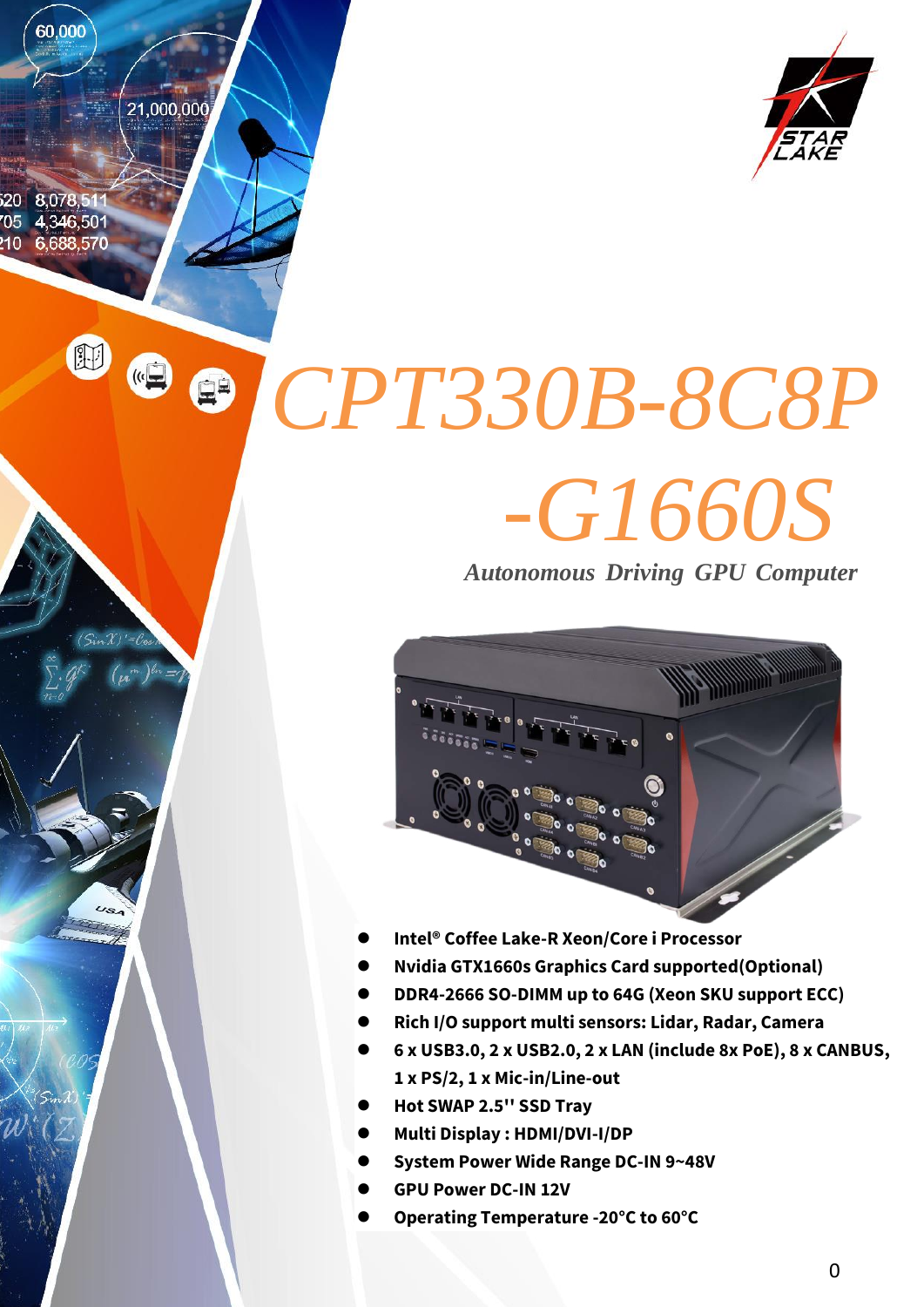# **Specifications**

#### **System**

| <b>CPU</b>                  | 8/9th Gen Intel® Coffee Lake-R Core i9/i7/i5/i3 LGA1151 Socket Processor,              |  |  |  |  |  |
|-----------------------------|----------------------------------------------------------------------------------------|--|--|--|--|--|
|                             | 6-core TDP Max. 65W                                                                    |  |  |  |  |  |
| Chipset                     | Intel <sup>®</sup> C246                                                                |  |  |  |  |  |
| Memory type                 | DDR4-2666 SO-DIMM up to 64G (Xeon SKU support ECC)                                     |  |  |  |  |  |
| <b>Storage Device</b>       | 2 x 2.5" SATAIII HDD / SSD SWAP tray                                                   |  |  |  |  |  |
| <b>Front I/O</b>            |                                                                                        |  |  |  |  |  |
| Power Button                | 1 x (with LED indicator)                                                               |  |  |  |  |  |
| <b>PWR LED</b>              | $\mathbf{1}$                                                                           |  |  |  |  |  |
| HDD LED                     | $\mathbf{1}$                                                                           |  |  |  |  |  |
| DIO LED                     | $\mathbf{1}$                                                                           |  |  |  |  |  |
| <b>ACT LED</b>              | $\overline{2}$                                                                         |  |  |  |  |  |
| <b>SPEED LED</b>            | $\overline{2}$                                                                         |  |  |  |  |  |
| <b>HDMI</b>                 | $\mathbf{1}$                                                                           |  |  |  |  |  |
| <b>USB</b>                  | 2 x USB 3.0                                                                            |  |  |  |  |  |
| <b>CANBUS</b>               | 8                                                                                      |  |  |  |  |  |
| <b>POE</b>                  | 8                                                                                      |  |  |  |  |  |
| <b>REAR I/O</b>             |                                                                                        |  |  |  |  |  |
| <b>COM</b>                  | 2 x RS232 / 422 / 485                                                                  |  |  |  |  |  |
| Ethernet                    | 4 x RJ45                                                                               |  |  |  |  |  |
| <b>USB</b>                  | 4 x USB 3.0, 2 x USB 2.0                                                               |  |  |  |  |  |
| PS/2                        | 1                                                                                      |  |  |  |  |  |
| DisplayPort                 | $\mathbf{1}$                                                                           |  |  |  |  |  |
| DVI-I                       | 1                                                                                      |  |  |  |  |  |
| <b>Terminal Block</b>       | 1 x 2Pin Terminal Block Remote Power ON/OFF                                            |  |  |  |  |  |
|                             | 1 x 2Pin Terminal Block Remote Reset<br>1 x 4Pin Terminal Block External FAN Connector |  |  |  |  |  |
| <b>AUDIO</b>                | $1 \times$ Mic-in, $1 \times$ Line-out                                                 |  |  |  |  |  |
| <b>SSD Tray</b>             | $\overline{2}$                                                                         |  |  |  |  |  |
|                             | $1 \times$ GPU GTX1660S(3 x DP + 1 x HDMI)                                             |  |  |  |  |  |
| <b>GPU External Display</b> | $1 \times$ GPU RTX2060(3 x DP + 1 x HDMI)(Optional)                                    |  |  |  |  |  |

## **75TARLAKE**

**COLLECTION**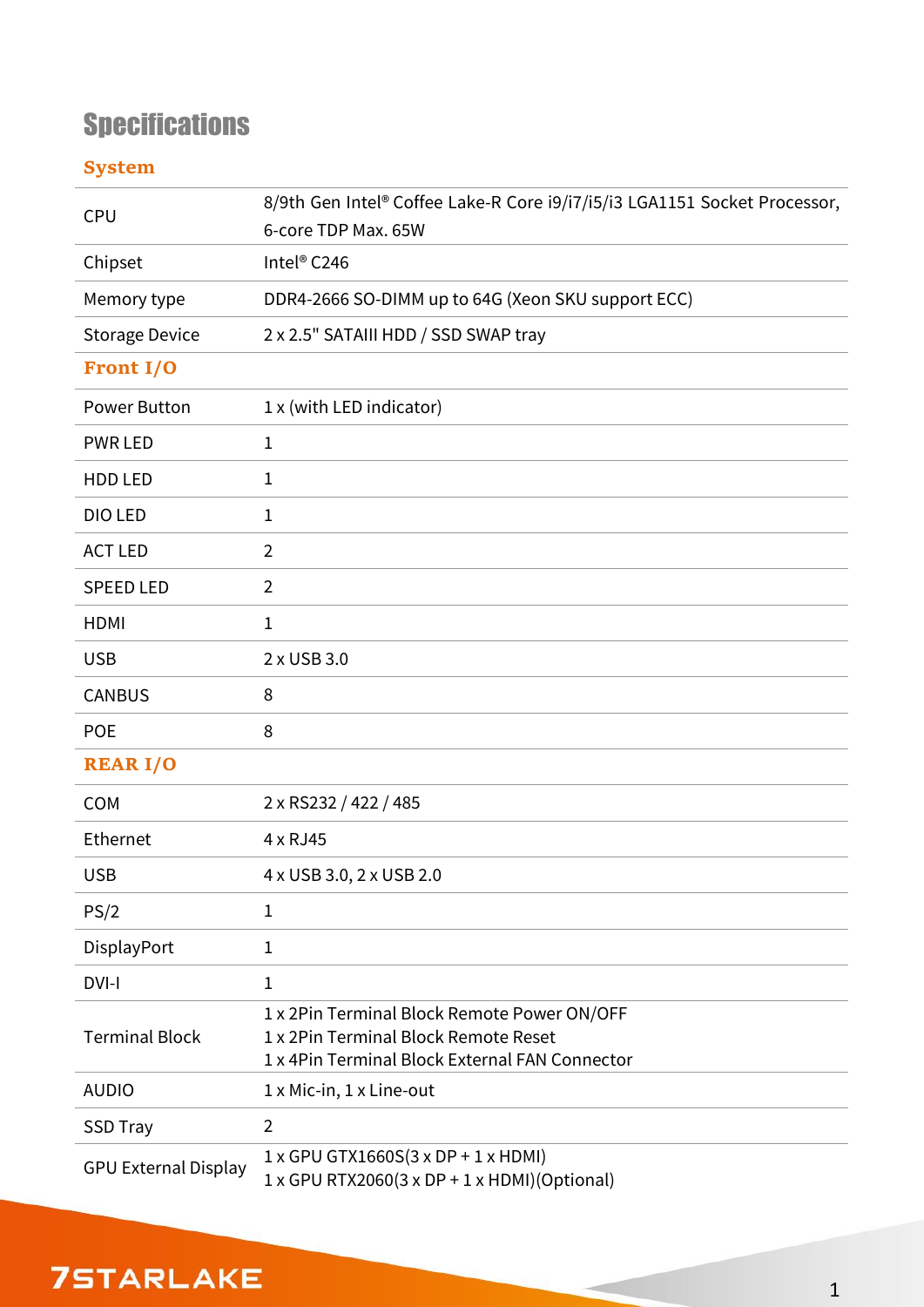| <b>GPU External Power</b>           | DC-IN12V                  |  |  |  |  |  |
|-------------------------------------|---------------------------|--|--|--|--|--|
| <b>System Power</b>                 | DC-IN 9~48V               |  |  |  |  |  |
| <b>Mechanical &amp; Environment</b> |                           |  |  |  |  |  |
| Dimension                           | 250 x 150 x 264.2mm       |  |  |  |  |  |
| $(W \times H \times D)$             |                           |  |  |  |  |  |
| Operating Temp.                     |                           |  |  |  |  |  |
| (ambient with air                   | $-20$ to $60^{\circ}$ C   |  |  |  |  |  |
| flow)                               |                           |  |  |  |  |  |
| Storage Temp.                       | -40 to +85 $^{\circ}$ C   |  |  |  |  |  |
| <b>Relative Humidity</b>            | 5% to 95%, non-condensing |  |  |  |  |  |

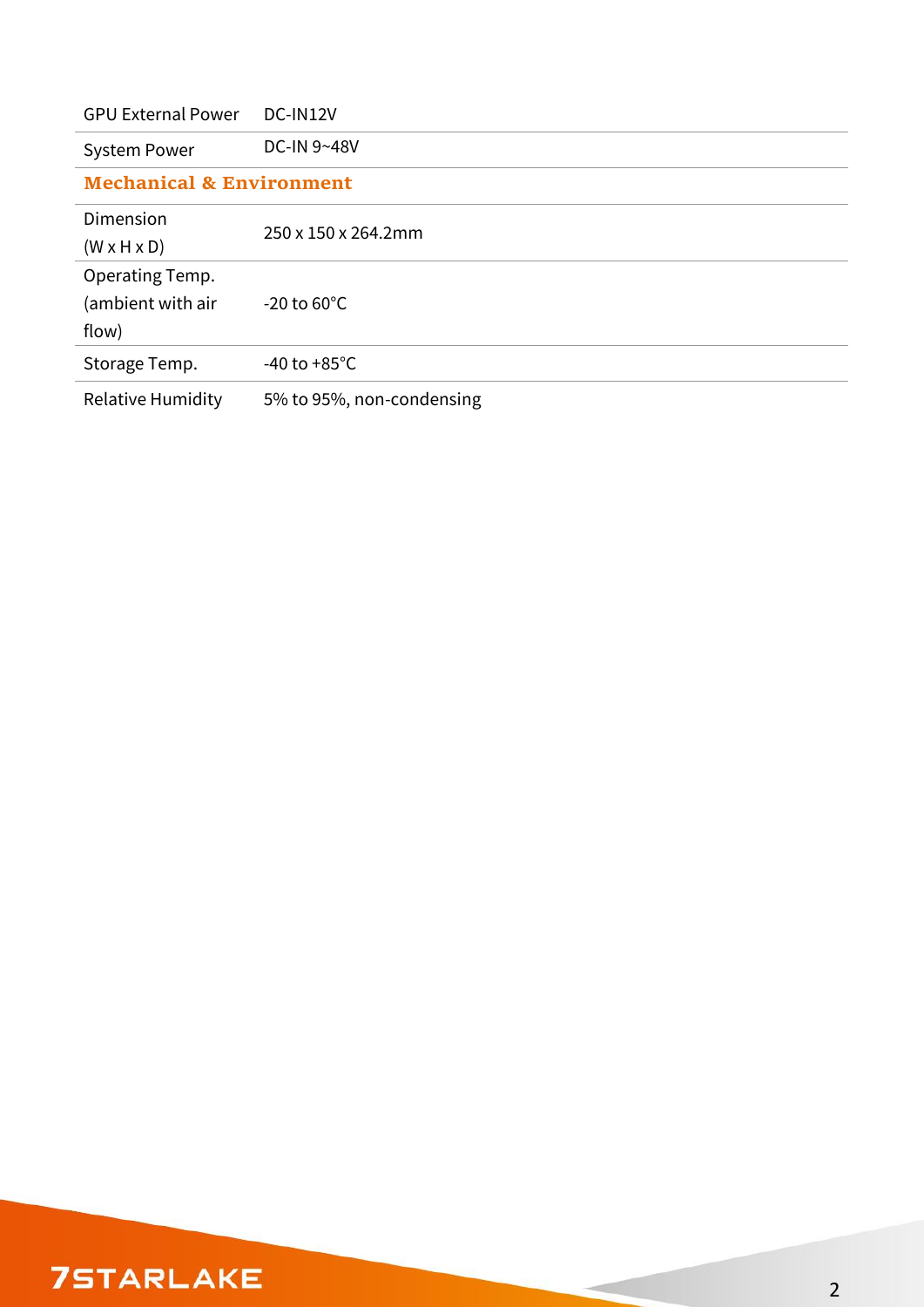### Block Diagram



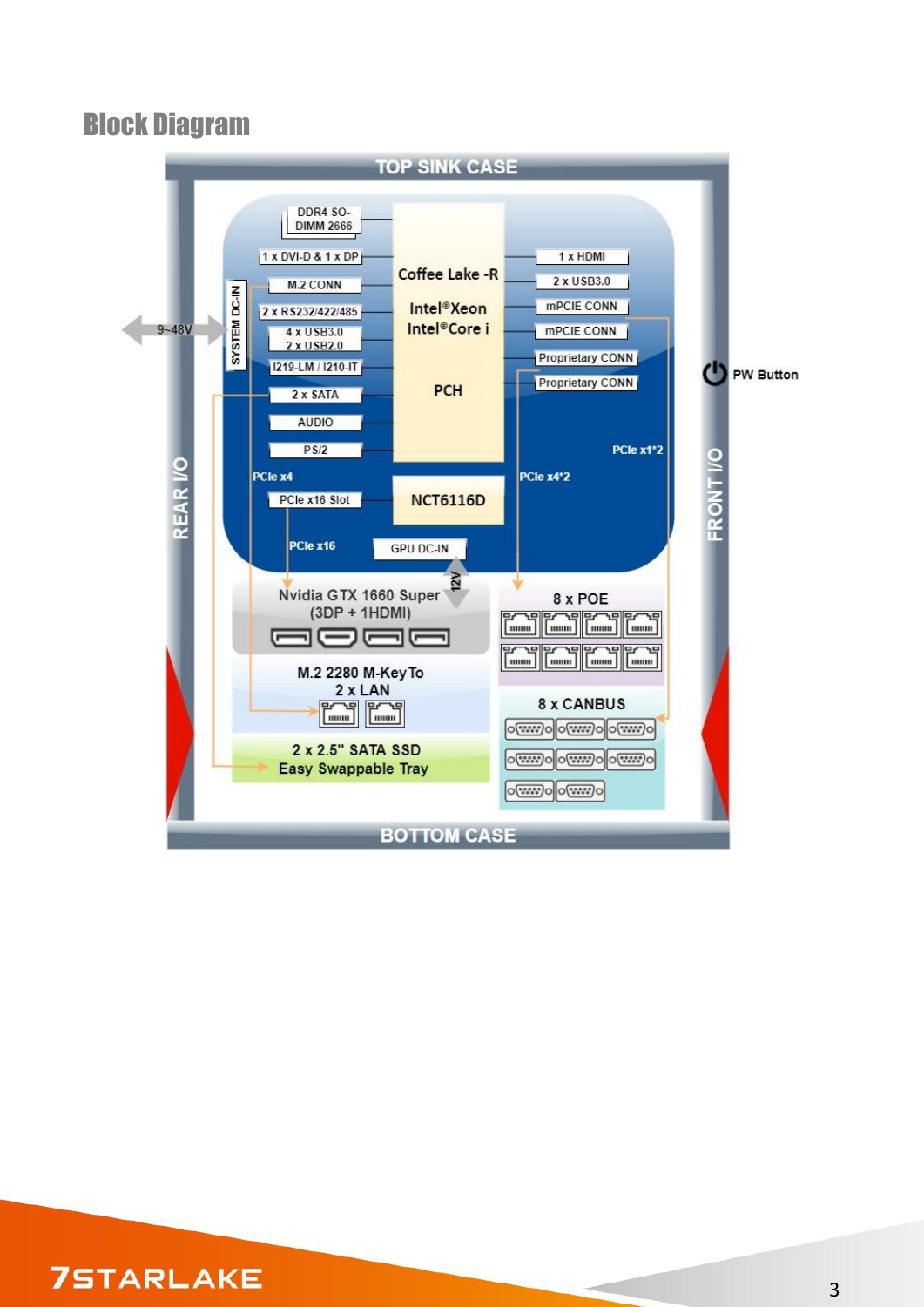## Front I/O



Rear I/O



**Dimensions** 

**75TARLAKE** 

#### 4